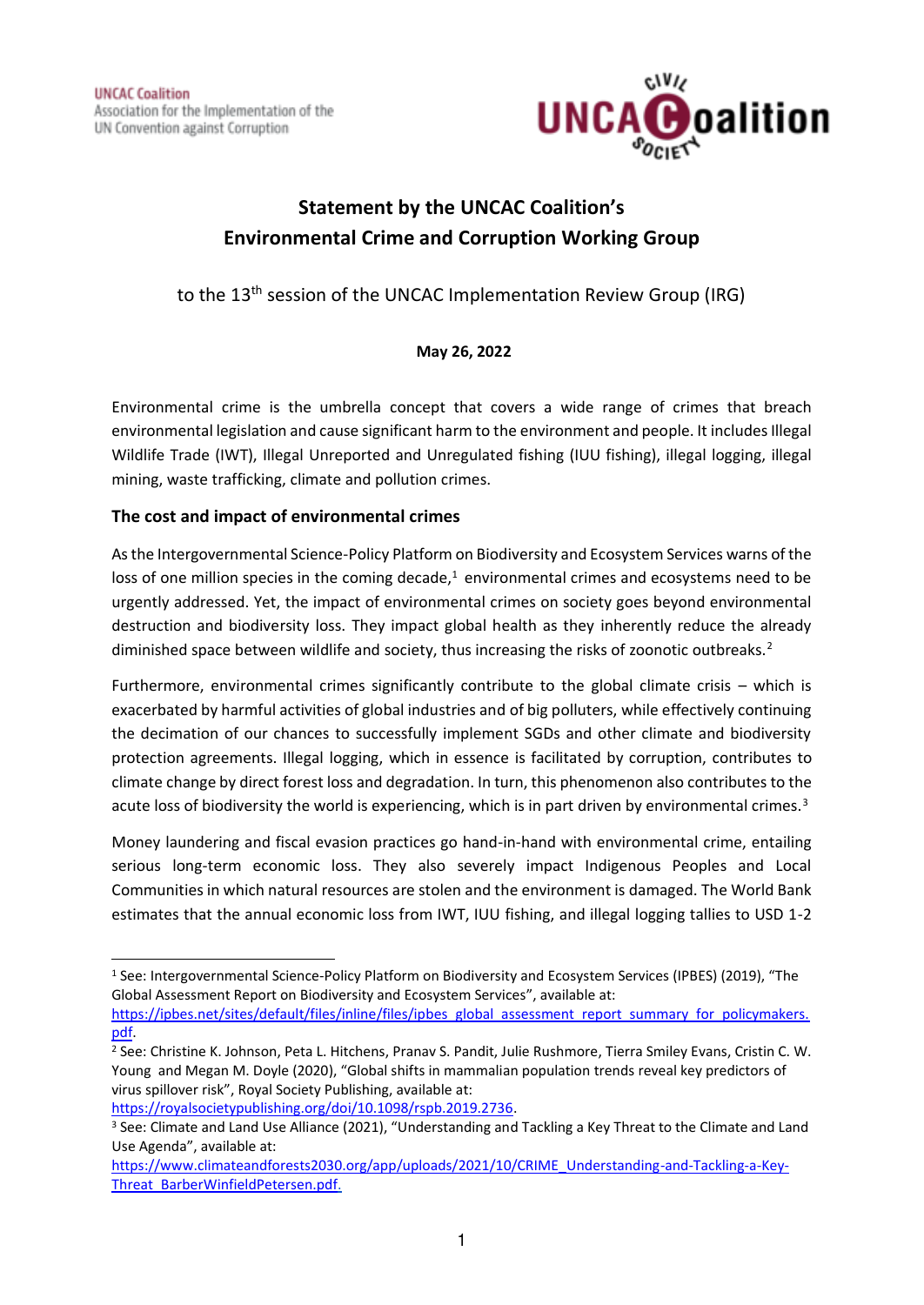

trillion.<sup>4</sup> There is a high risk that the record sums of funding mobilized<sup>5</sup> to respond to the climate and environmental crises will be exploited by corrupt interests.<sup>6</sup>

Environmental crimes pose a threat to human rights, including the right to clean water, air, soil, food, and fundamentally to life, as well as the right to a healthy environment, upon which human rights depend. They are often, but not exclusively, committed in regions and societies devastated by war and unrest and can further perpetuate conflict.

## **Growing international recognition of the links between environmental crimes and corruption**

The interlinkage between environmental crimes and corruption is increasingly recognized on the international stage. Most recently during the CCPCJ Expert Discussions on Crimes that Affect the Environment, but also through several key resolutions. The UN General Assembly concerning Tackling Illicit Trafficking in Wildlife explicitly notes the need to address corruption facilitating IWT. CITES Resolution Conf 17.6 also specifically addresses corruption in wildlife and forest crimes. The UNCAC CoSP in Resolution 8/12<sup>7</sup> acknowledged the significant interlinkages between corruption, environmental destruction, and the exploitation of natural resources. While the Political Declaration of the UN General Assembly Special Session (UNGASS)<sup>8</sup> on corruption failed to reference environmental crimes, Member States vowed to "strengthen our responses to any existing, growing and potential links [between corruption and other forms of crime], and disrupt them, recognizing that corruption can often be an enabler of other transnational crimes and illicit financial flows."<sup>9</sup> Member States also reaffirmed their commitment to the 2030 Agenda for Sustainable Development, of which SDG 16 on strong and corruption-free institutions is increasingly recognized as key to achieving other SDG goals.<sup>10</sup>

[https://ec.europa.eu/info/strategy/priorities-2019-2024/european-green-deal\\_en.](https://ec.europa.eu/info/strategy/priorities-2019-2024/european-green-deal_en)

<sup>6</sup> See resources from Transparency International: [www.transparency.org/en/projects/climate-governance](http://www.transparency.org/en/projects/climate-governance-integrity-programme)[integrity-programme](http://www.transparency.org/en/projects/climate-governance-integrity-programme), for example: Transparency International Bangladesh (2020), "Climate change investments in Bangladesh: leveraging dual-use characteristics as an anti-corruption tool", SOAS University of London, available at[: https://ace.soas.ac.uk/publication/climate-change-investments-in-bangladesh/.](https://ace.soas.ac.uk/publication/climate-change-investments-in-bangladesh/)

<sup>4</sup> This number does not include the damages to the environment caused by illegal mining and pollution crimes. See: World Bank (2019), "Illegal logging, fishing and wildlife trade: the costs and how to combat it", available at: [https://pubdocs.worldbank.org/en/482771571323560234/WBGReport1017Digital.pdf.](https://pubdocs.worldbank.org/en/482771571323560234/WBGReport1017Digital.pdf)

<sup>5</sup> See: European Commission (2021), "A European Green Deal", available at:

<sup>&</sup>lt;sup>7</sup> UNCAC CoSP Resolution 8/2, [https://www.unodc.org/unodc/en/corruption/COSP/session8-resolutions.html.](https://www.unodc.org/unodc/en/corruption/COSP/session8-resolutions.html) <sup>8</sup> UN General Assembly: Political Declaration adopted at the Special Session against Corruption, A/S-32/2/Add.1, June 2021[, https://undocs.org/A/S-32/2/ADD.1.](https://undocs.org/A/S-32/2/ADD.1)

<sup>&</sup>lt;sup>9</sup> UN General Assembly, UNGASS Political Declaration, para 70, [https://documents-dds](https://documents-dds-ny.un.org/doc/UNDOC/GEN/N21/138/82/PDF/N2113882.pdf?OpenElement)[ny.un.org/doc/UNDOC/GEN/N21/138/82/PDF/N2113882.pdf?OpenElement.](https://documents-dds-ny.un.org/doc/UNDOC/GEN/N21/138/82/PDF/N2113882.pdf?OpenElement)

<sup>&</sup>lt;sup>10</sup> Ibid, p.2. SDG 16 is key to achieving SDG 13 on climate action, SDG 14 on life below water, and SDG 15 on life on land.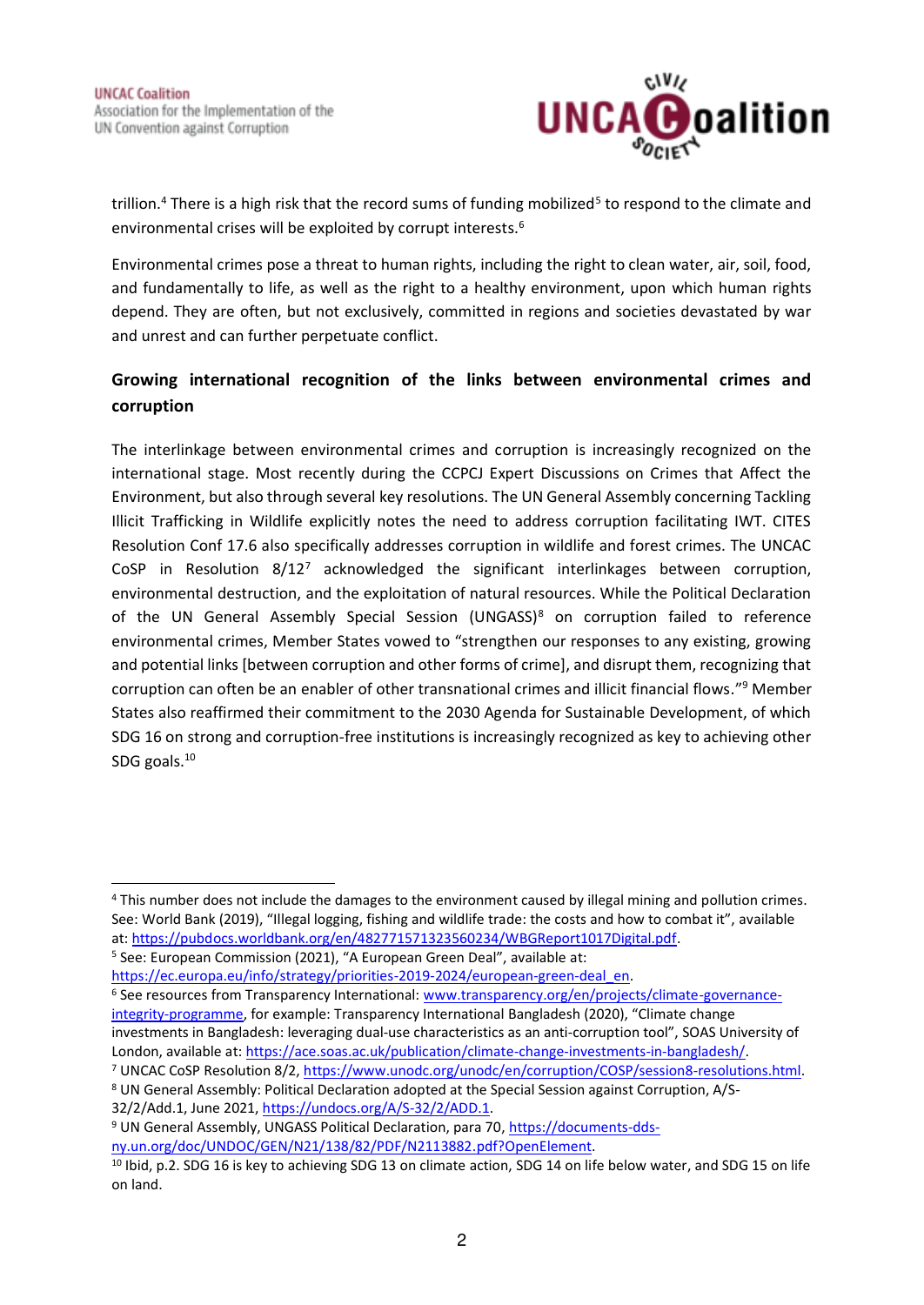

International fora beyond the UNCAC are also addressing the linkages among corruption, climate, and the environment. At the regional level, the EU's Action Plan against Wildlife Trafficking<sup>11</sup> includes tackling corruption as an inherent part of its strategy. The EU also requires companies in the extractive and logging industries to report on their payments to governments.<sup>12</sup> Similar to the Aarhus Convention in Europe, the recently adopted Escazú Agreement<sup>13</sup> obliges signatory states in Latin America and the Caribbean to recognize, promote and protect the rights of environmental defenders and guarantee the participation of the public in decision-making processes that have or may have a significant impact on the environment.<sup>14</sup> Moreover, the UN Human Rights Council in October 2021 adopted a resolution recognizing the human right to a safe, clean, healthy and sustainable environment.<sup>15</sup> The FATF has also recognized the linkages between money laundering and environmental crimes.<sup>16</sup> Nonetheless, many corruption cases related to the environment and the climate still go unnoticed and unpunished.<sup>17</sup>

Therefore, we **urge States Parties to comply with their obligations** including under UN General Assembly Resolutions, the UNGASS Political Declaration, the UNCAC, and CITES, **and to put in place legal frameworks to effectively prevent, investigate and prosecute corruption related to the environment, including cases of exploitation and destruction of renewable natural resources**.

#### **Steps towards tackling corruption linked to environmental crimes**

In particular, States Parties should take targeted actions to prevent, detect and address corruption linked to the environment and climate:

<sup>11</sup> See: European Commission (2016), "EU Action Plan against Wildlife Trafficking", available at: [https://eur](https://eur-lex.europa.eu/legal-content/EN/TXT/PDF/?uri=CELEX:52016DC0087&from=EN)[lex.europa.eu/legal-content/EN/TXT/PDF/?uri=CELEX:52016DC0087&from=EN.](https://eur-lex.europa.eu/legal-content/EN/TXT/PDF/?uri=CELEX:52016DC0087&from=EN)

<sup>12</sup> See: European Parliament (2013), "Directive 2013/34/EU of the European Parliament and of the Council of 26 June 2013 on the annual financial statements, consolidated financial statements and related reports of certain types of undertakings", available at: [https://eur-lex.europa.eu/legal-](https://eur-lex.europa.eu/legal-content/EN/TXT/PDF/?uri=CELEX:32013L0034&from=EN)

[content/EN/TXT/PDF/?uri=CELEX:32013L0034&from=EN;](https://eur-lex.europa.eu/legal-content/EN/TXT/PDF/?uri=CELEX:32013L0034&from=EN) European Parliament (2014), "Directive 2004/109/EC of the European Parliament and of the Council of 15 December 2004 on the harmonisation of transparency requirements in relation to information about issuers whose securities are admitted to trading on a regulated market", p. 38–57, available at: [https://eur-lex.europa.eu/legal-](https://eur-lex.europa.eu/legal-content/EN/TXT/PDF/?uri=CELEX:32004L0109&from=EN)

[content/EN/TXT/PDF/?uri=CELEX:32004L0109&from=EN.](https://eur-lex.europa.eu/legal-content/EN/TXT/PDF/?uri=CELEX:32004L0109&from=EN)

<sup>&</sup>lt;sup>13</sup> See: CEPAL (2018), "Regional Agreement on Access to Information, Public Participation and Justice in Environmental Matters in Latin America and the Caribbean", available at:

[https://repositorio.cepal.org/bitstream/handle/11362/43583/1/S1800428\\_en.pdf.](https://repositorio.cepal.org/bitstream/handle/11362/43583/1/S1800428_en.pdf)

<sup>14</sup> Ibid, Art.7 and 9.

<sup>15</sup> Human Rights Council: A/HRC/48/L.23/Rev.1

[https://ap.ohchr.org/documents/dpage\\_e.aspx?si=A/HRC/48/L.23/Rev.1.](https://ap.ohchr.org/documents/dpage_e.aspx?si=A/HRC/48/L.23/Rev.1)

<sup>16</sup> See: Financial Action Task Force (2021), "Money Laundering from Environmental Crime", available at: [https://www.fatf-gafi.org/publications/environmentalcrime/environmental-crime.html.](https://www.fatf-gafi.org/publications/environmentalcrime/environmental-crime.html) 

<sup>&</sup>lt;sup>17</sup> See: UN Environment Programme (2019), "Dramatic growth in laws to protect environment, but widespread failure to enforce, finds report", available at[: https://www.unep.org/news-and-stories/press-release/dramatic](https://www.unep.org/news-and-stories/press-release/dramatic-growth-laws-protect-environment-widespread-failure-enforce)[growth-laws-protect-environment-widespread-failure-enforce;](https://www.unep.org/news-and-stories/press-release/dramatic-growth-laws-protect-environment-widespread-failure-enforce) See also: IUCN World Conservation Congress (2021), "Resolution 38: Treating organized crime having an impact on the environment as a serious crime", available at: [https://portals.iucn.org/library/sites/library/files/resrecfiles/WCC\\_2020\\_RES\\_038\\_EN.pdf.](https://portals.iucn.org/library/sites/library/files/resrecfiles/WCC_2020_RES_038_EN.pdf)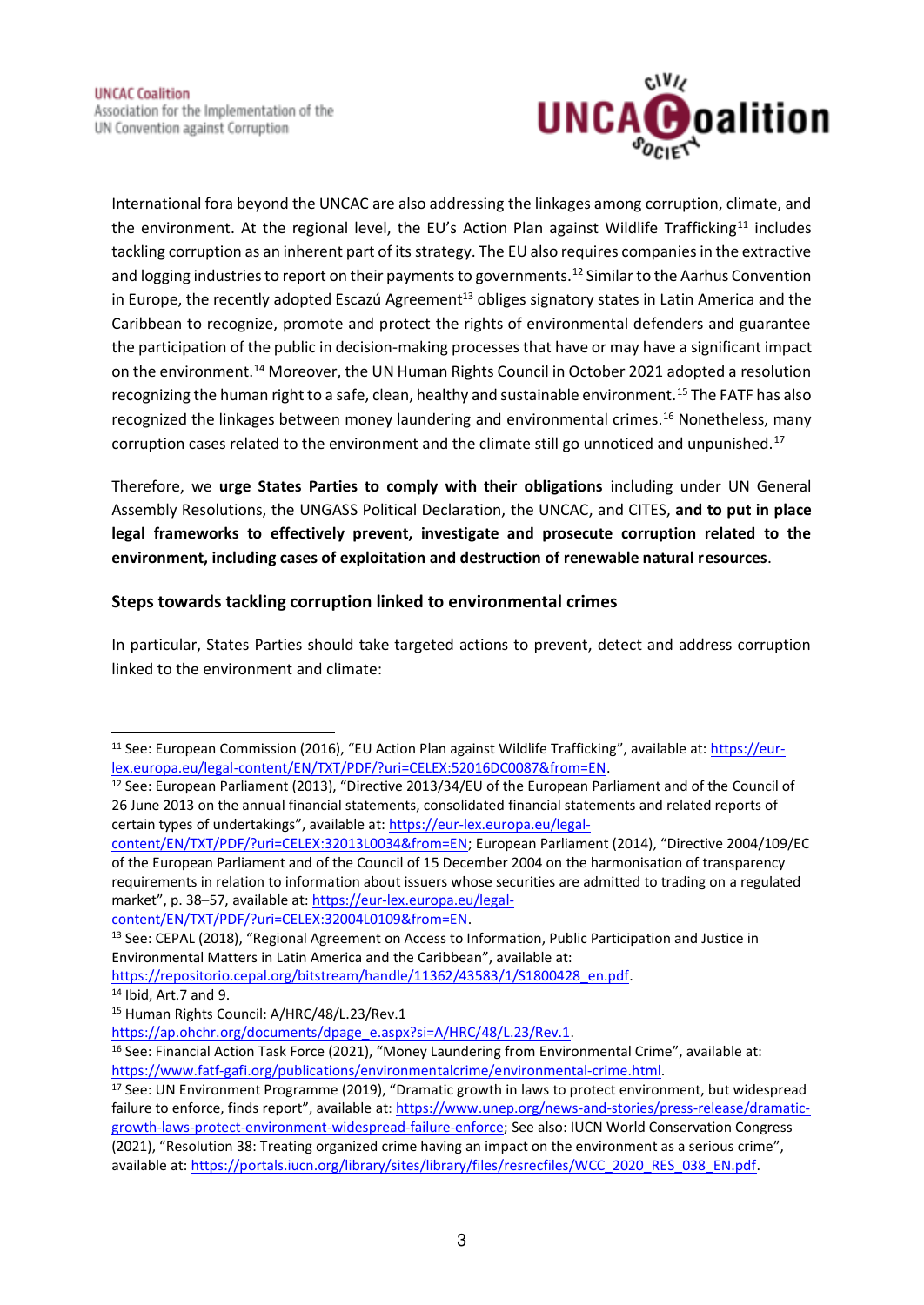

- Reform and implement legal frameworks to ensure **full transparency in the award of government contracts, permits and concessions** – most importantly those related to major infrastructure projects, extraction of natural resources and wildlife, management and movement of waste, award and trading of carbon emission credits, and climate project funds. This includes proactively publishing online full contracts and all supporting documentation related to these contracts or licenses, information on all legal entities involved, as well as their direct and ultimate owners, and payments from or to the public sector;
- Address corruption risks linked to the enabling of environmental crimes, for example by **empowering internal control units** in port and customs authorities and in bodies that award and oversee contracts, concessions and licenses;
- Ensure that **company registries and beneficial ownership registries are freely searchable and accessible online**, thereby enabling national and international stakeholders to access information on direct and ultimate owners of domestic legal entities and foreign entities participating in the agreements mentioned above;
- Ensure that **anti-corruption bodies** (including those established in line with UNCAC Articles 6 and 36) **are provided with adequate mandates, independence, capacity and resources to effectively tackle corruption linked to the environment and climate**;
- Recognize the **essential role played by whistleblowers and environmental human rights defenders** relating to the protection of the environment by ensuring a safe, protective and enabling environment for those who uncover and report on corruption and environmental crimes, and take effective measures to protect them from attacks and retaliation and fully investigate and prosecute when they occur (UNCAC Article 13, UNGASS Political Declaration OP 30);<sup>1819</sup>
- Establish **strong protection and reward mechanisms for whistleblowers from the public and private sector in law and practice**, as well as secure and anonymous reporting channels to provide safe mechanisms to report crimes, corruption and other wrongdoing linked to the environment;<sup>20</sup>
- Strengthen **mechanisms to prevent and detect money laundering and effectively prosecute** those who commit crimes of corruption as they relate to climate and environmental crimes

[https://portals.iucn.org/library/sites/library/files/resrecfiles/WCC\\_2020\\_RES\\_115\\_EN.pdf.](https://portals.iucn.org/library/sites/library/files/resrecfiles/WCC_2020_RES_115_EN.pdf) <sup>19</sup> See also: Human Rights Council (2022), "At the heart of the struggle: human rights defenders working against corruption", available at: [https://documents-dds-](https://documents-dds-ny.un.org/doc/UNDOC/GEN/G21/396/47/PDF/G2139647.pdf?OpenElement)

[ny.un.org/doc/UNDOC/GEN/G21/396/47/PDF/G2139647.pdf?OpenElement.](https://documents-dds-ny.un.org/doc/UNDOC/GEN/G21/396/47/PDF/G2139647.pdf?OpenElement)

<sup>&</sup>lt;sup>18</sup> See also: IUCN Marseilles World Conservation Congress (2021), "Resolution 115 on protecting environmental human and peoples' rights defenders and whistleblowers",

<sup>&</sup>lt;sup>20</sup> See: Targeting Natural Resource Corruption (TNRC) (2021), "Program paper on whistleblowers and forest, fisheries and wildlife corruption", available at:

[https://c402277.ssl.cf1.rackcdn.com/publications/1434/files/original/Topic-Brief-Whistleblower-Protection-](https://c402277.ssl.cf1.rackcdn.com/publications/1434/files/original/Topic-Brief-Whistleblower-Protection-An-Essential-Tool-for-Addressing-Corruption-that-Threatens-the-Worlds-Forests-Fisheries-and-Wildlife.pdf?1613138179)[An-Essential-Tool-for-Addressing-Corruption-that-Threatens-the-Worlds-Forests-Fisheries-and-](https://c402277.ssl.cf1.rackcdn.com/publications/1434/files/original/Topic-Brief-Whistleblower-Protection-An-Essential-Tool-for-Addressing-Corruption-that-Threatens-the-Worlds-Forests-Fisheries-and-Wildlife.pdf?1613138179)[Wildlife.pdf?1613138179.](https://c402277.ssl.cf1.rackcdn.com/publications/1434/files/original/Topic-Brief-Whistleblower-Protection-An-Essential-Tool-for-Addressing-Corruption-that-Threatens-the-Worlds-Forests-Fisheries-and-Wildlife.pdf?1613138179)